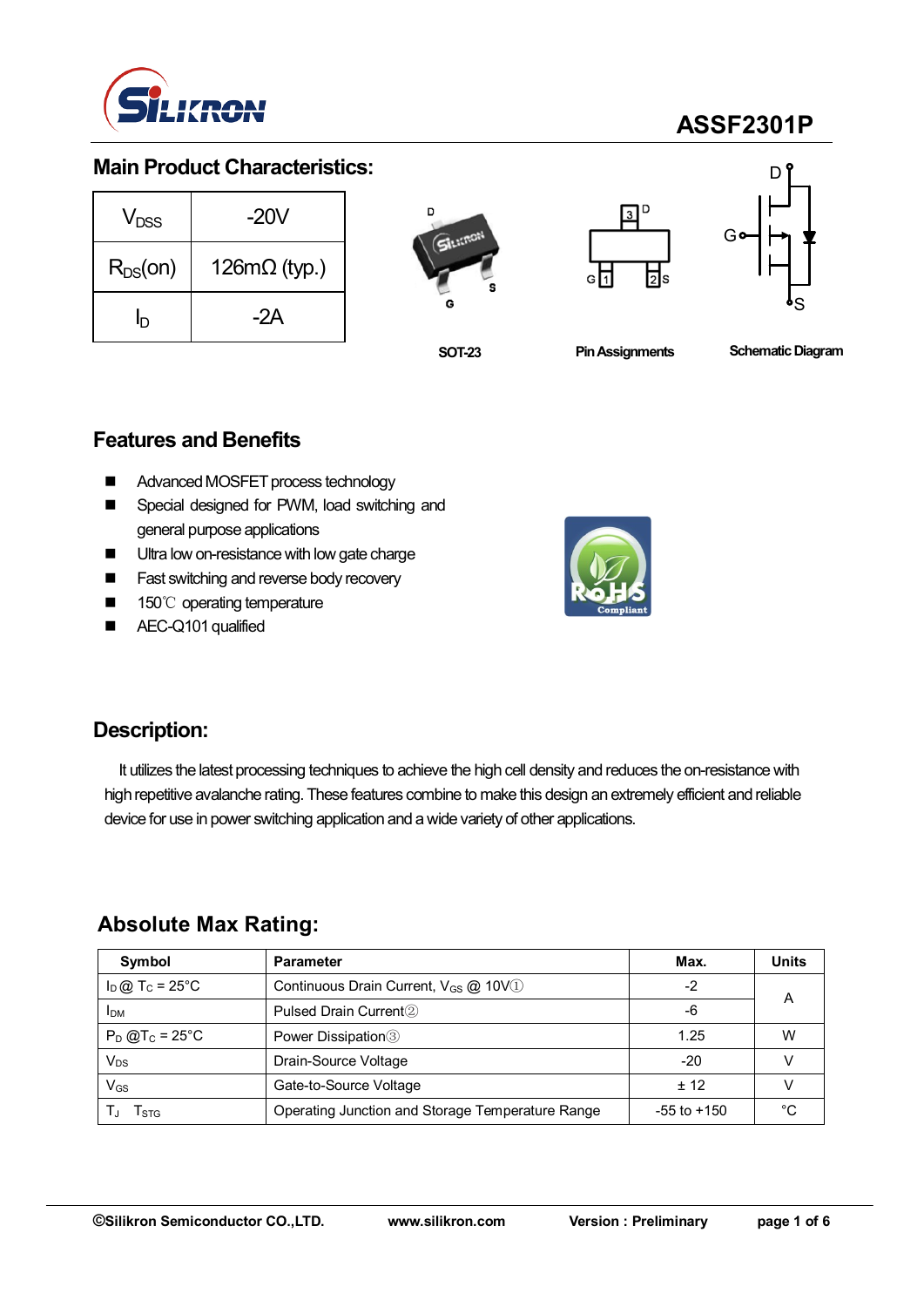

## **Thermal Resistance**

| Symbol             | <b>Characterizes</b> | Typ. | Max. | <b>Units</b>     |
|--------------------|----------------------|------|------|------------------|
| $R_{\theta$ J $C}$ | Junction-to-case3    |      | 100  | $\mathcal{C}$ MV |

#### **Electrical Characterizes** @T<sub>A</sub>=25℃unless otherwise specified

| Symbol           | <b>Parameter</b>                     | Min.                     | Typ. | Max.   | <b>Units</b> | <b>Conditions</b>                                                  |  |
|------------------|--------------------------------------|--------------------------|------|--------|--------------|--------------------------------------------------------------------|--|
| $V_{(BR)DSS}$    | Drain-to-Source breakdown voltage    | $-20$                    |      |        | V            | $V_{GS}$ = 0V, $I_D$ = -250µA                                      |  |
|                  | Static Drain-to-Source on-resistance | $\overline{\phantom{0}}$ | 126  | 160    | $m\Omega$    | $V_{GS} = -4.5V I_D = -2A$                                         |  |
| $R_{DS(on)}$     |                                      |                          | 166  | 210    | $m\Omega$    | $V_{GS} = -2.5V, I_D = -1A$                                        |  |
| $V_{GS(th)}$     | Gate threshold voltage               | $-0.5$                   |      | $-1$   | V            | $V_{DS} = V_{GS}$ , $I_D = -250 \mu A$                             |  |
| $I_{DSS}$        | Drain-to-Source leakage current      |                          |      | $-1$   | μA           | $V_{DS}$ =-20V, $V_{GS}$ = 0V                                      |  |
|                  |                                      |                          |      | 100    |              | $V_{GS}$ =12V                                                      |  |
| $_{\text{GSS}}$  | Gate-to-Source forward leakage       |                          |      | $-100$ | nA           | $V_{GS} = -12V$                                                    |  |
| $Q_{q}$          | Total gate charge                    |                          | 9.4  |        |              | $I_D = -3A$ ,                                                      |  |
| $Q_{gs}$         | Gate-to-Source charge                |                          | 0.9  |        | nC           | $V_{DS}$ =-10V,                                                    |  |
| $Q_{gd}$         | Gate-to-Drain("Miller") charge       |                          | 2.4  |        |              | $V_{GS} = -4.5V$                                                   |  |
| $t_{d(on)}$      | Turn-on delay time                   |                          | 5    |        |              |                                                                    |  |
| $t_{r}$          | Rise time                            |                          | 13.6 |        |              | $V_{GS} = -4.5V$ , $V_{DD} = -20V$ ,<br>$R_{\text{GEN}} = 3\Omega$ |  |
| $t_{d(off)}$     | Turn-Off delay time                  |                          | 11.6 |        | ns           |                                                                    |  |
| $t_{\rm f}$      | Fall time                            |                          | 2.9  |        |              | $R_L = 10\Omega$                                                   |  |
| $C_{iss}$        | Input capacitance                    |                          | 171  |        |              | $V_{GS} = 0V$                                                      |  |
| $C_{\rm oss}$    | Output capacitance                   |                          | 25   |        | pF           | $V_{DS}$ = 50V                                                     |  |
| C <sub>rss</sub> | Reverse transfer capacitance         |                          | 19   |        |              | $f = 100K$ Hz                                                      |  |

## **Source-Drain Ratings and Characteristics**

| Symbol                 | <b>Parameter</b>                 | Min. | Typ. | Max.   | <b>Units</b> | <b>Conditions</b>           |
|------------------------|----------------------------------|------|------|--------|--------------|-----------------------------|
| 1s                     | <b>Continuous Source Current</b> |      |      | $-2$   | A            | MOSFET symbol<br>D'         |
|                        | (Body Diode)                     |      |      |        |              | showing<br>the              |
| <b>I</b> <sub>SM</sub> | <b>Pulsed Source Current</b>     |      |      | -6     | Α            | G⊶<br>integral reverse      |
|                        | (Body Diode)                     |      |      |        |              | p-n junction diode.         |
| $V_{SD}$               | Diode Forward Voltage            |      |      | $-1.2$ |              | $I_S = -1A$ , $V_{GS} = 0V$ |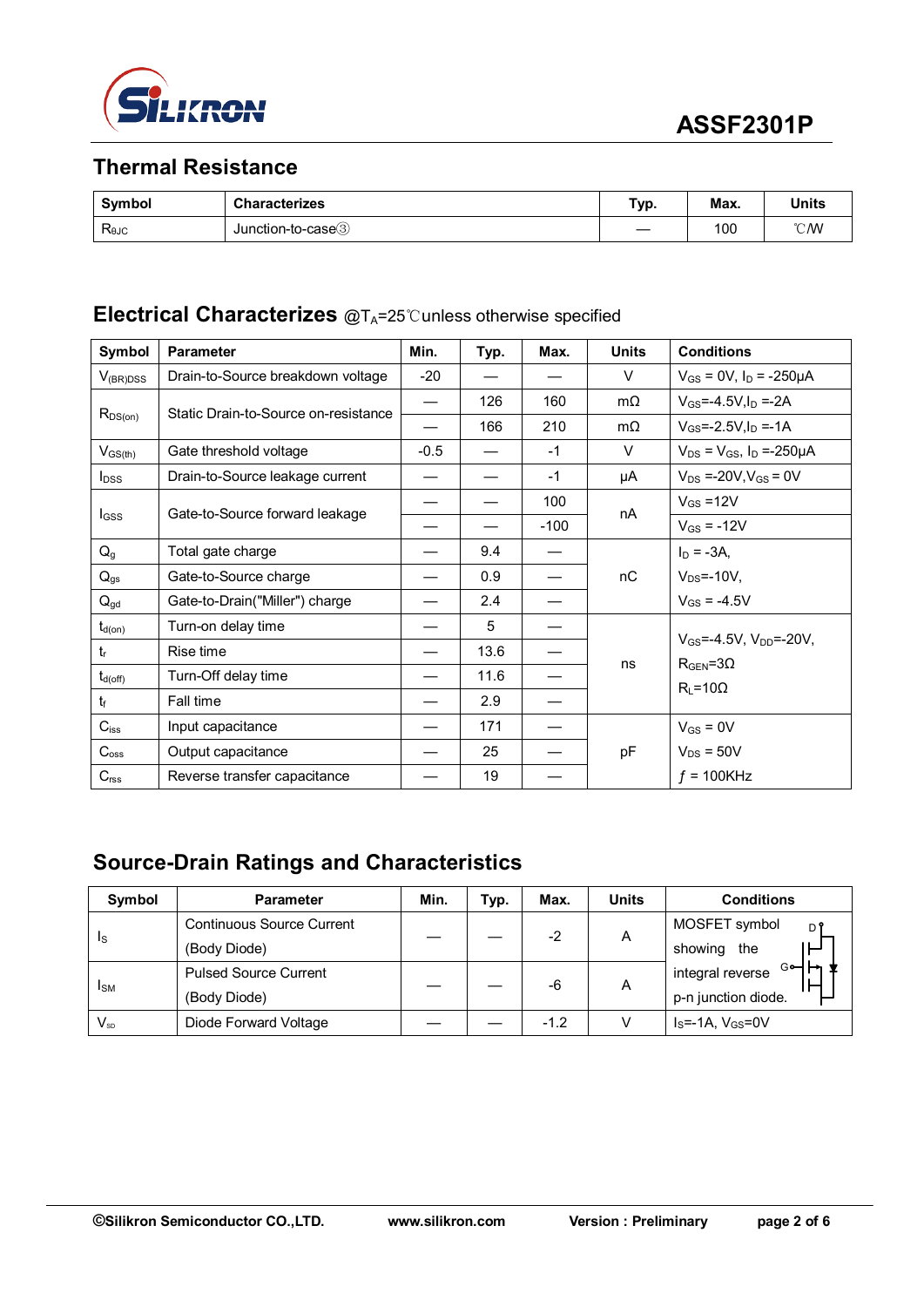

## **Test Circuits and Waveforms**

#### **EAS Test Circuit: Gate Charge Test Circuit:**





#### **Switching Time Test Circuit: Switching Waveforms:**





#### **Notes:**

- ① Calculated continuous current based on maximum allowable junction temperature.
- ②Repetitive rating; pulse width limited by max. junction temperature.
- ③The power dissipation PD is based on max. junction temperature, using junction-to-case thermal resistance.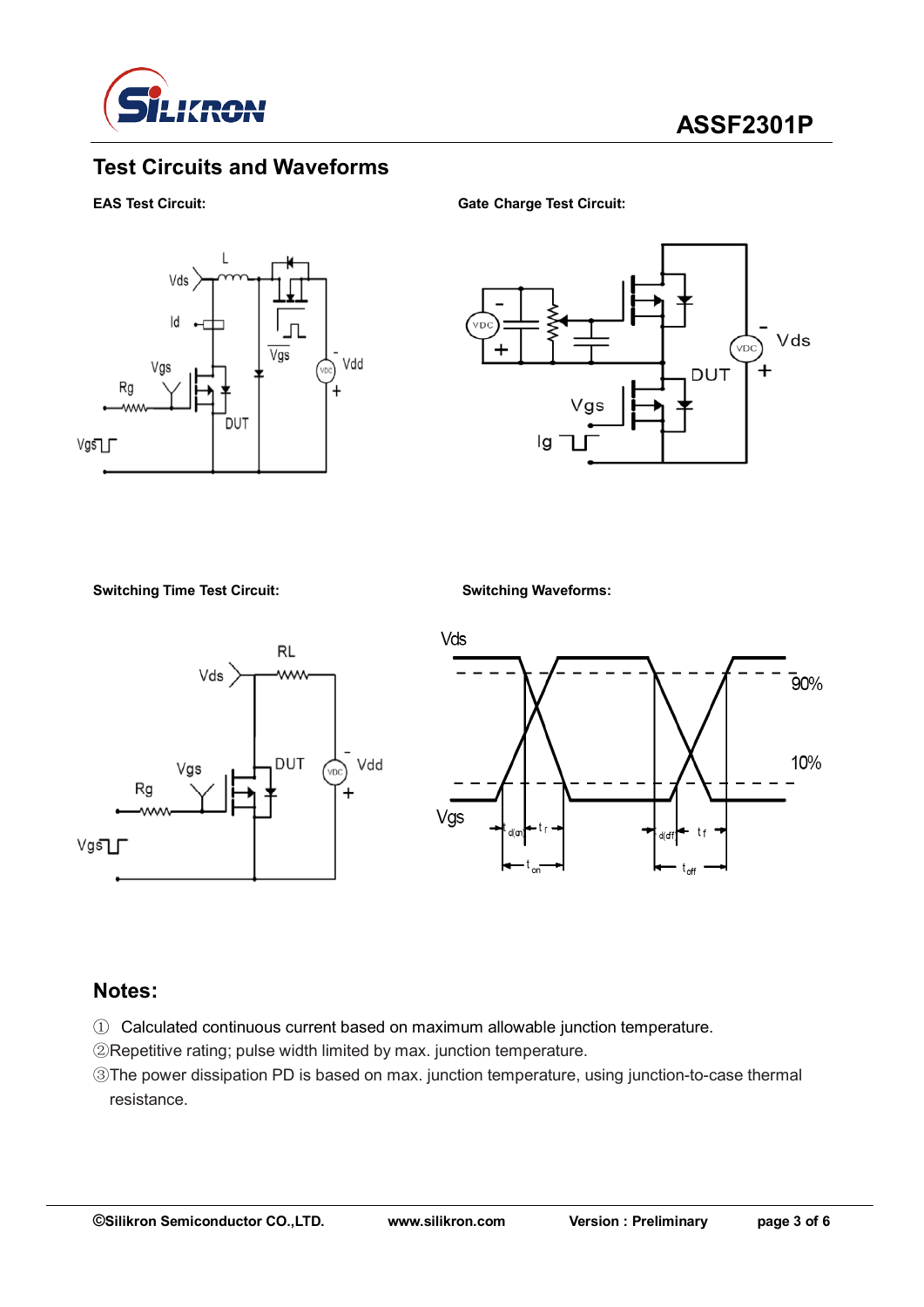

# **ASSF2301P**





**Figure5. Drain Current vs. Case Temperature Figure6. Capacitance**

 $\mathbf{C}$ 

 $\mathbf{V}_\text{ps}$ , Drain-to-Source Voltage (V)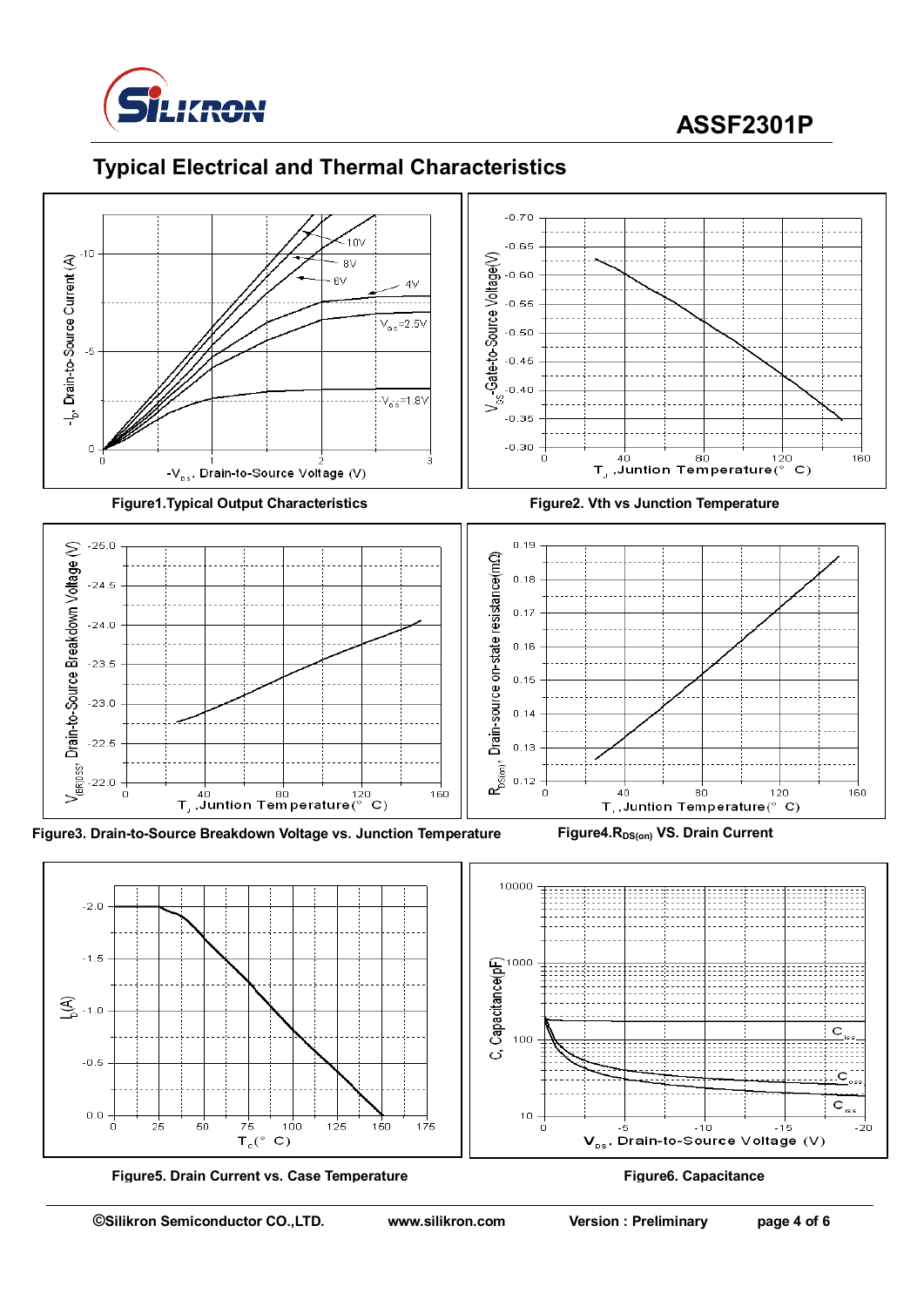

## **ASSF2301P**

## **Mechanical Data**:

**SOT-23 Package Outline(Unit:mm)**



| Symbol         | <b>Dimensions in Millimeter</b> |      |                | <b>Dimensions in Millimeter</b> |      |  |
|----------------|---------------------------------|------|----------------|---------------------------------|------|--|
|                | Min                             | Max  | Symbol         | Min                             | Max  |  |
|                | 2.2                             | 2.7  |                | 1.30 Max                        |      |  |
| L1             | 0.45                            | 0.65 | C <sub>1</sub> | 0.90                            | 1.20 |  |
| A              | 1.15                            | 1.50 | C              | 0.05                            | 0.20 |  |
| B              | 2.70                            | 3.10 |                |                                 | 0.10 |  |
| Е              | 1.70                            | 2.10 | M              | 0.20 Min                        |      |  |
| E <sub>1</sub> | 0.85                            | 1.05 | P              | 70                              |      |  |
| b              | 0.35                            | 0.55 |                |                                 |      |  |